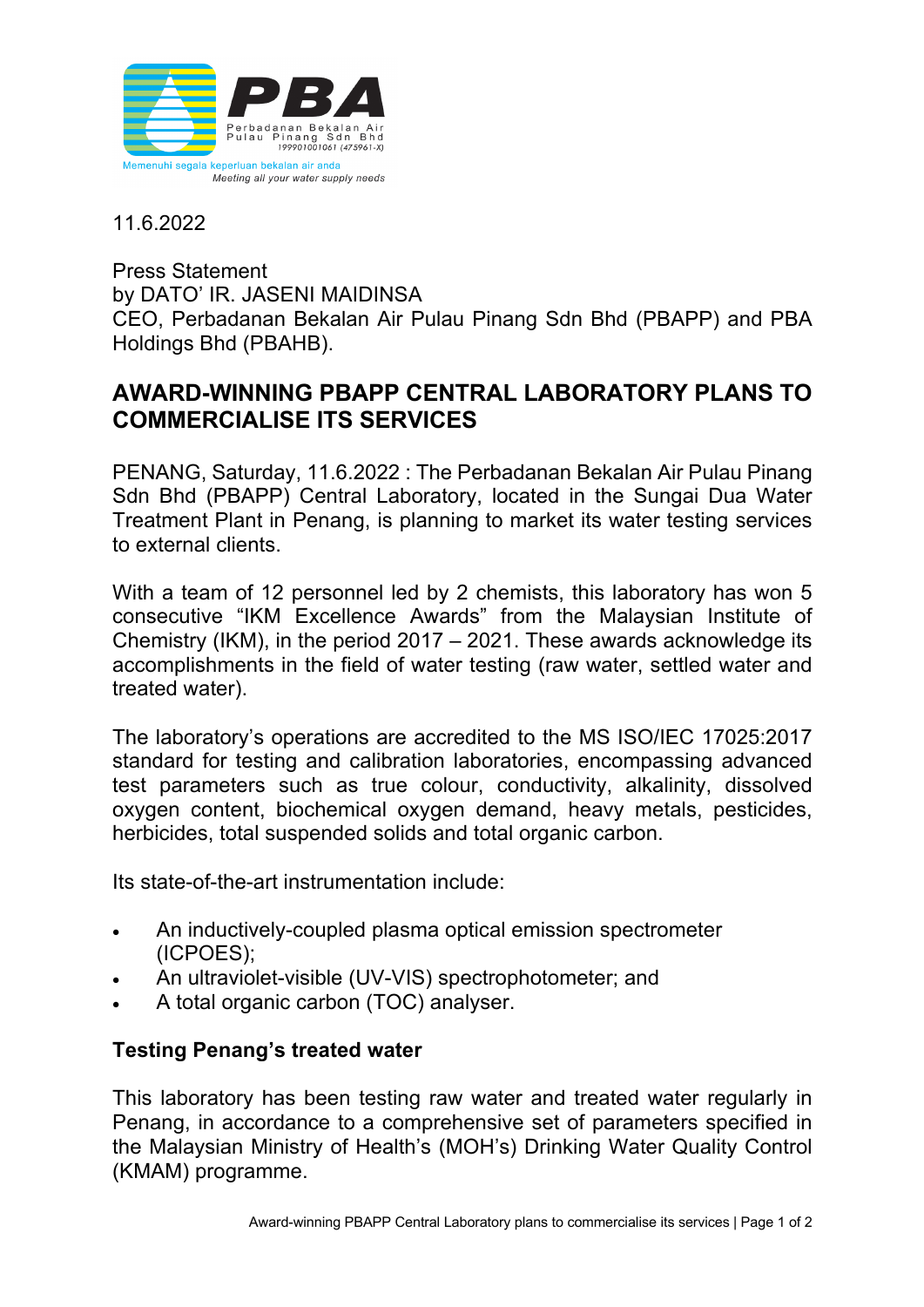

2021 test results showed that treated water produced by PBAPP in Penang continued to comply with KMAM. In this context, this laboratory confirmed that Penang's treated water is amongst the cleanest, safest and healthiest in Malaysia.

## **Testing water for external clients**

The PBAPP Central Laboratory is seeking to venture beyond testing Penang treated water. It has the "capacity", expertise, and instrumentation to provide advanced water testing services to the following prospective clientele groups throughout Malaysia:

- Water operators and public utility agencies that wish to test new raw water resources, verify public water safety and ensure compliance with MOH requirements:
- High-tech manufacturers who require detailed and specific water quality tests to enable water-sensitive advanced manufacturing processes;
- Government departments and/or agencies that require key data on water samples collected from rivers, streams, lakes, dams and water supply infrastructure;
- Universities and research groups;
- Food and beverage manufacturers;
- Agriculture produce and aquaculture-based ventures; and
- Corporations, companies or authorities that manage water theme parks, golf courses, lake gardens, fishing ponds and swimming pools.

Prospective clients who wish to review the full portfolio of water testing services available from the PBAPP Central Laboratory should contact:

 $\overline{a}$ 

| <b>Name</b> | Mr Naresh a/l Phubalan |
|-------------|------------------------|
| Email       | nareshp@pba.com.my     |

Thank You.

| Issued by |    | Syarifah Nasywa bt Syed Feisal Barakbah<br><b>Corporate Communications Unit</b> |  |
|-----------|----|---------------------------------------------------------------------------------|--|
| Email     | л. | syarifah@pba.com(my                                                             |  |